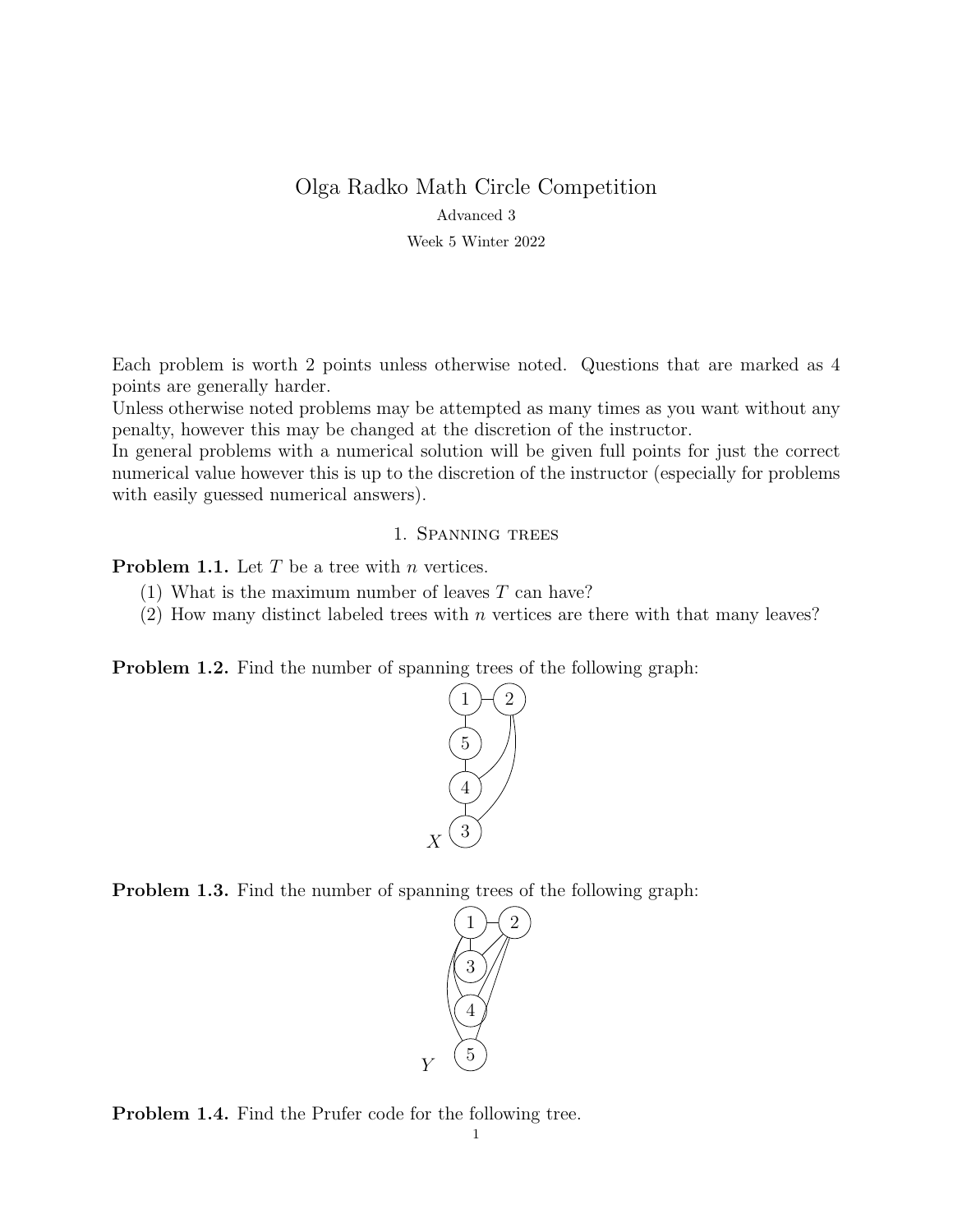

Problem 1.5. Build the tree that has Prufer code (3,1,3,3,1,6).

## 2. PROBABILITY

**Problem 2.1** (4 points). You can choose exactly one of these two games to play with an instructor:

- A number from 1 to 10 is selected at random. You gain full score of this problem if the number is even, and you gain no point otherwise.
- You play two round of the following game: A number from 1 to 10 is selected at random, and you win the round if the number is divisible by 3. If you win the first round, then you gain full score of this problem. If you lose the first round but win the second round, you gain one half of the score of this problem. If you lose both rounds then you gain no points.

Problem 2.2. Two hunters Alice and Bob set out to hunt ducks. Each of them hits as often as he misses when shooting at ducks. Alice shoots at 50 ducks during the hunt while Bob shoots at 51. What is the probability that Bob hitting more ducks than Alice?

Problem 2.3. One hundred people are waiting in line at a movie theater for yet another Avengers' movies. Fifty of them have 10-dollar bills and the other 50 people have only 20-dollar bills. The tickets cost 10 dollars each. When the movie theater opens there is no money in the cashier. If each customer buys just one ticket, what is the probability that none of them will have to wait for change?

Problem 2.4. What is the probability that the cube of an integer selected at random will end with the digit 11?

## 3. Theory of Numbers

**Problem 3.1.** Find a four digit number which is a square of an integer, and such that its first two digits are the same and also its last two digits are the same.

**Problem 3.2.** The integers from 1 to 1000 are written in order around a circle. Starting at 1, every fifteenth number is marked (that is, 1, 16, 31, etc.). This process is continued until a number is reached which has already been marked. How many unmarked numbers remain?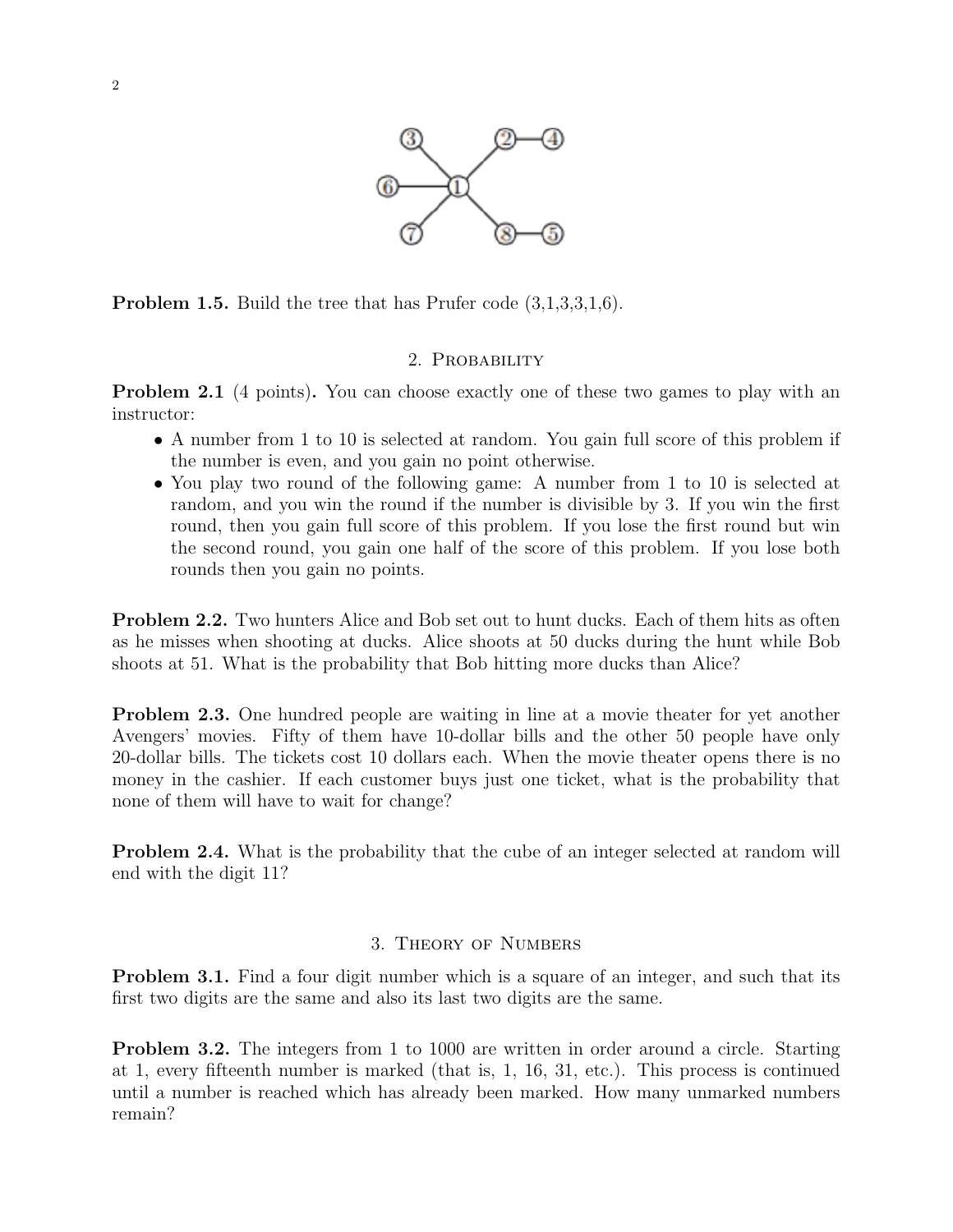**Problem 3.3.** If the integers from 1 to 222,222,222 are written down in succession, how many 0's are written?

**Problem 3.4.** What is the next number in the following sequence?

4, 14, 1114, 3114, 132114, 1113122114, 311311222114, 13211321322114.

#### 4. Miscellaneous Problems

Problem 4.1. Show that every polynomial that takes non-negative values is actually the sum of squares of some other polynomials.

Problem 4.2. Cut this figure into 4 parts, so that all parts are equal and each has a star in it.



**Problem 4.3.** Let  $f(x) = x^5 + x^4 + x^3 + x^2 + x + 1$ . What is the remainder when  $f(x^{12})$  is divided by  $f(x)$ ?

**Problem 4.4.** Find all positive integer solutions to  $x^2 + 3 = y(x + 2)$ .

**Problem 4.5.** Find all polynomials  $p(n)$  with degree less than or equal to 3 that has rational coefficients and has integer values when  $n$  is an integer. For example, one such polynomial is

$$
p(n) = \frac{1}{3}n^3 + \frac{1}{2}n^2 + \frac{1}{6}n = \frac{n(n+1)(2n+1)}{6} = 1^2 + 2^2 + \dots + n^2,
$$

which has rational coefficients and integer values for all integer  $n$ .

Problem 4.6. Compute

$$
1 \cdot \binom{n}{1} + 3 \cdot \binom{n}{3} + 5 \cdot \binom{n}{5} + \cdots
$$

where  $\binom{n}{k}$  $\binom{n}{k} = \frac{n!}{k!(n-k)!}$  is the binomial coefficient. (Note: ask an instructor for what a binomial coefficient is if needed.) You may assume that  $n \geq 3$ .

Problem 4.7. Compute the following sum:

$$
\binom{100}{0}^2 + \binom{100}{1}^2 + \binom{100}{2}^2 + \ldots + \binom{100}{100}^2.
$$